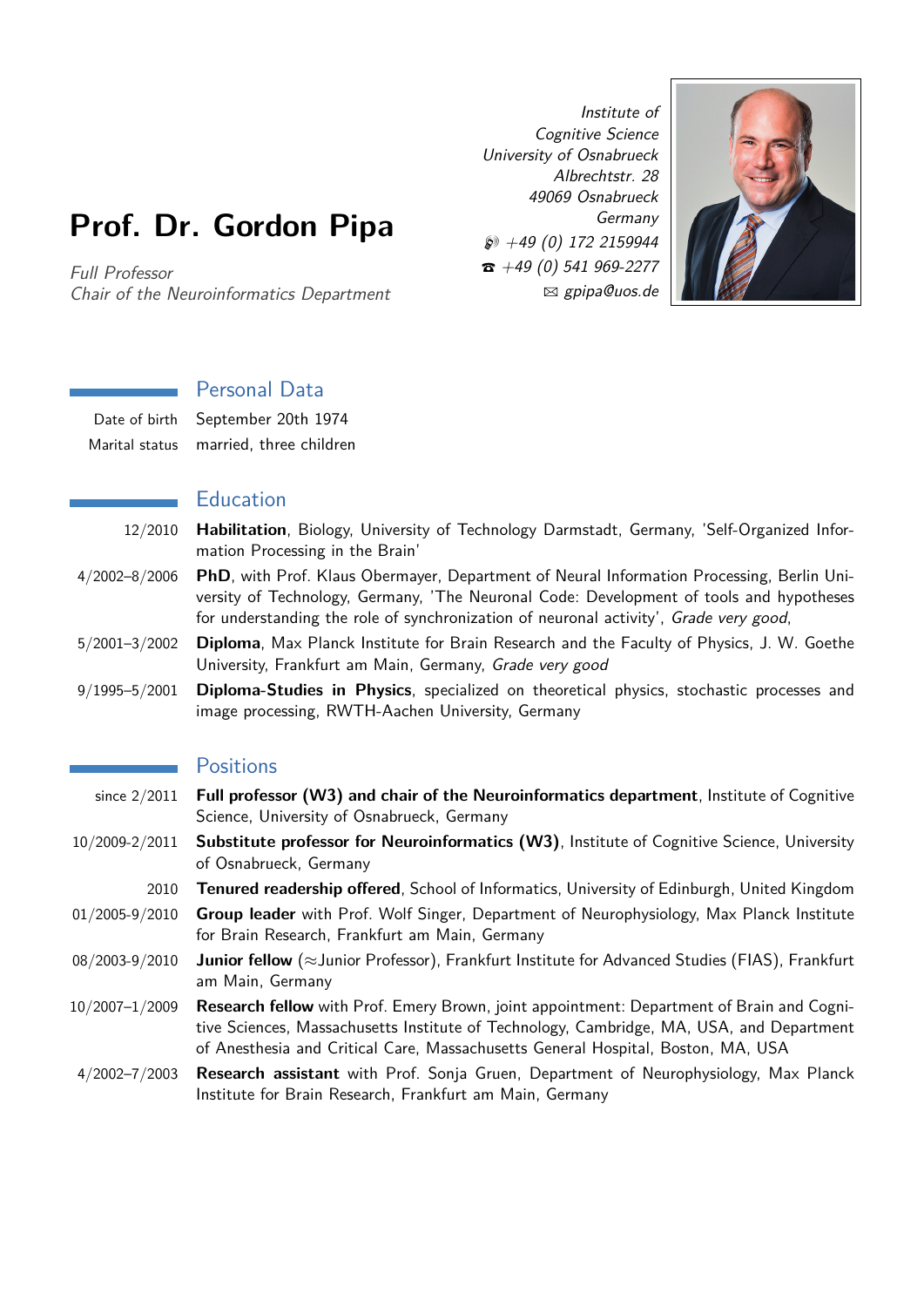#### **Patents**

German **DE9701454**\* European **EP0993657**\* United States **US6231185**\* International **PCT/DE1997/001454**\* and **WO/1999/003066**\* for Canada, Japan, United States and

German patent applications

\* Copyright transfer to Siemens AG, Munich, Germany

**DE10008251A1**, **DE19601024A1**, **DE19800845A1**

### Grants

- 45k€ *•* **VW Foundation** Herrenhausen Conference on Cognitive computing in 2018, 2017
- 2M€ *•* **DFG** Invitation for full proposal Graduate School on Cognitive computing, 2017
- 19M€ *•* **Federal Ministry for Research** New construction of research building for a Center of Advanced Sciences (CellNanOS), shared with other 11 PIs, 2013

European states: AT, BE, CH, DE, DK, ES, FI, FR, GB, GR, IE, IT, LU, MC, NL, PT, SE)

- 294k€ *•* **European Grant**, 'Photonic liquid state machine based on delay-coupled systems', 2010-2013
- 272k€ *•* **European Grant**, 'Global Approach to Brain Activity', 2007-2010
- 200k€ *•* **DFG Grant** for a computer cluster, shared with other 2 PIs, 2013
- 70k€ *•* **Volkswagen Grant** for running the FIAS Summer School 2006, 2006
- 45k€ *•* **Volkswagen Grant** for running the annual OCCAM Conference Series, 2012-2014
- 40k€ *•* **PENS Grant** for running the FIAS Summer School 2008, 2008
- 20k€ *•* **DFG Grant** for running the OCCAM Conference 2011, 2011
- 18k€ *•* **INCF Grant** for running the Summer School on Advanced Data Modelling, 2012
- 16k€ *•* **INCF Grant** INCF Summer School on Computation with Dynamical Systems, 2015

#### Awards and Honors

- 2017 *•* IBM Student Award for Best student project
	- *•* Editor Pick Best Paper Award(FrontiersIn doi: 10.3389/fnbeh.2017.00122)
	- *•* Cognitive Farming Project exhibition on IBM Cebit booth
- 2016 *•* IBM Faculty Award
	- *•* Cognitive Disease management exhibition on IBM Cebit booth
- 2015 *•* Best Innovation Award of the University Osnabrueck
- 2012 *•* Nominated for Best Lecturer Award of the University Osnabrueck
- 2008–2010 *•* MainCampus Educator, for young rising stars
- 1995–2001 *•* Scholarship of the German National Academic Foundation, state scholarship
	- 1997 *•* Awarded as a young talent with outstanding creativity, International Zermatt Symposium for 'Creativity and Leadership'
- 1995–1996 *•* Triple prize winner in the German contest for young scientists (Jugend Forscht) i.e. federal 3rd: 'Realtime Eyetracking: a new microprocessor for ultra fast image processing'
	- *•* Reception by the German President Prof. Dr. Roman Herzog and Chancellor Helmut Kohl
	- *•* Honorary medal of the Friedrich Blaese Foundation
	- *•* Reception at the Nobel Laureate Meeting in Lindau, hosted by Count L. Bernadotte of Wisborg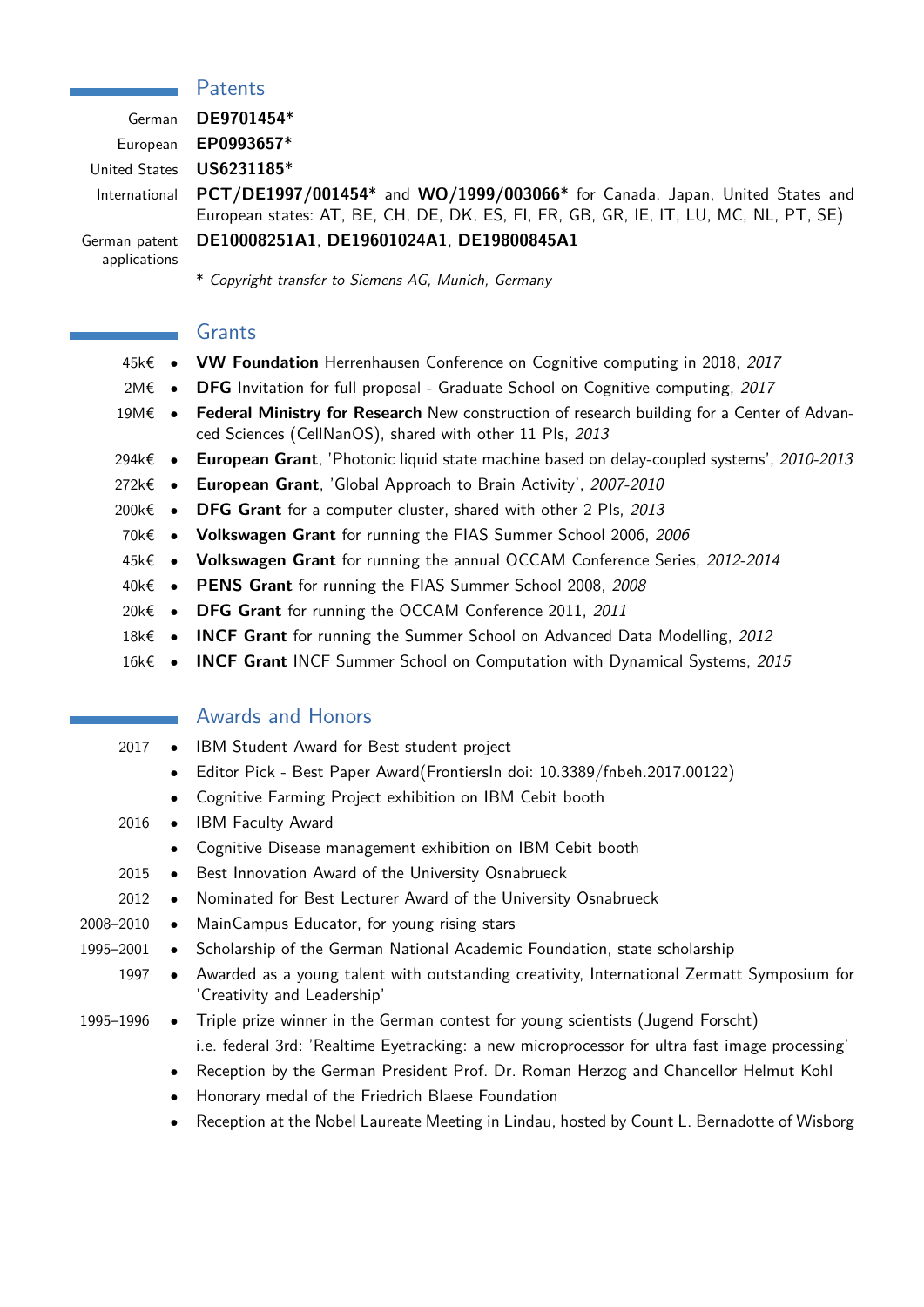|           |           | <b>Professional Activities</b>                                                                                                                                     |  |
|-----------|-----------|--------------------------------------------------------------------------------------------------------------------------------------------------------------------|--|
| Referee   |           | EU-Flagship Human Brain Project (HBP), for the core-project and the competitive calls                                                                              |  |
|           | $\bullet$ | German Contest for Young Scientists (Jugend Forscht)                                                                                                               |  |
| Mediator  | $\bullet$ | <b>EU-Flagship HBP</b> , Mediator general science and reintegration of cognitive science                                                                           |  |
| Speaker   | $\bullet$ | Profilbildung, KOGNITION: Mensch-Technik-Interaktion an der Universitaet Osnabrueck                                                                                |  |
| Director  | $\bullet$ | PhD program - of the Institute of Cognitive Science, Osnabr <sup>n</sup> ck, Germany                                                                               |  |
| Boards    | $\bullet$ | Member Board of Directors of the Institute of Cognitive Science, Osnabr ueck, Germany                                                                              |  |
|           | $\bullet$ | Faculty of Human Sciences, Osnabrueck, Germany                                                                                                                     |  |
| Committee | $\bullet$ | Search Committee for System Neuroscience Chair, University Hamburg, Germany                                                                                        |  |
|           |           | Tenure Review for Mercator Group 'Structure of Memory', University Bochum, Germany                                                                                 |  |
| Organizer | $\bullet$ | Multi-scale complex dynamics in the brain - International Workshop Multiscale Complex<br>Information Processing in the Brain, 2011, Palma, Spain                   |  |
|           |           | <b>Osnabrueck Computational Cognition Alliance Meeting - International Workshop on Na-</b><br>tural Computation in Hierarchies, 2011-2015, Osnabrueck, Germany     |  |
|           |           | PhD program - of the Institute of Cognitive Science, Osnabrueck, Germany                                                                                           |  |
|           | $\bullet$ | FIAS Summer School on Theoretical Neuroscience and Complex Systems in 2006, 2007 and<br>2008, Frankfurt Institute for Advanced Studies, Frankfurt am Main, Germany |  |
|           |           | <b>INCF Summer School</b> on Advanced Data Modelling, Osnabrueck, Germany                                                                                          |  |
|           |           | Workshop on multi-scale complex dynamics in the brain (Cosyne), 2010, Snow Bird,<br>Utah, USA                                                                      |  |
|           |           | Trends in Complex Systems - International Workshop on Synchronization and Multiscale<br>Complex Dynamics in the Brain (BSYNC09), 2009, Dresden, Germany            |  |
|           |           | Program Chair - Bernstein Conference for Computational Neuroscience (BCCN), 2009,<br>Frankfurt am Main, Germany                                                    |  |

Reviewer for Journals Neuron, Journal of Neural Computation, Nature Neuroscience, PLoS CB, PLoS One, various Frontiers journals, Journal of Neuroscience, Physical Review E, Journal of Computational Neuroscience, Journal of Neurophysiology, Journal of Neuroscience Methods, European Journal of Physics, Nonlinear Biomedical Physics, Journal of Complexity, Neurocomputing, Journal Frontiers in Neuroscience, The European Physical Journal B

# Selected Talks

r.

- 2017 *•* Invited Talk on the Kabinettssitzung of the Lower Saxony Goverment
	- *•* Cognitive Disease management, Robert Koch Institute, Berlin, Germany
	- *•* Key Note talk: 'Cognitive Computing', World of Watson and Academic Initiative, Las Vegas, US
- 2016 *•* KeyNote talk 'The Future of Cognitive Computing', IBM Nuernberger-Kreis (Meeting for the top DACH IBM customers), Prague, Czech Republic
- 2015 *•* Annual Conference on Advanced Stats in Neuroscience, MathStatNeuro2015, Nice, France
	- *•* Workshop on Delay Coupled Systems (Besancon), France
- 2014 *•* EU-Flagship Human Brain Project: Future Directions Workshop. Fuerberg, Austria
	- *•* Max Planck Workshop on Neuronal Dynamics and Feature Coding. Ringberg, Germany
	- *•* Workshop on Neural Information Dynamics, Causality and Computation near Criticality (FIAS Frankfurt), Germany
- 2013 *•* Workshop on inferring causal relations in complex time series. Oldenburg, Germany
- 2012 *•* Keynote lecture at ICAAN, Lausanne, Switzerland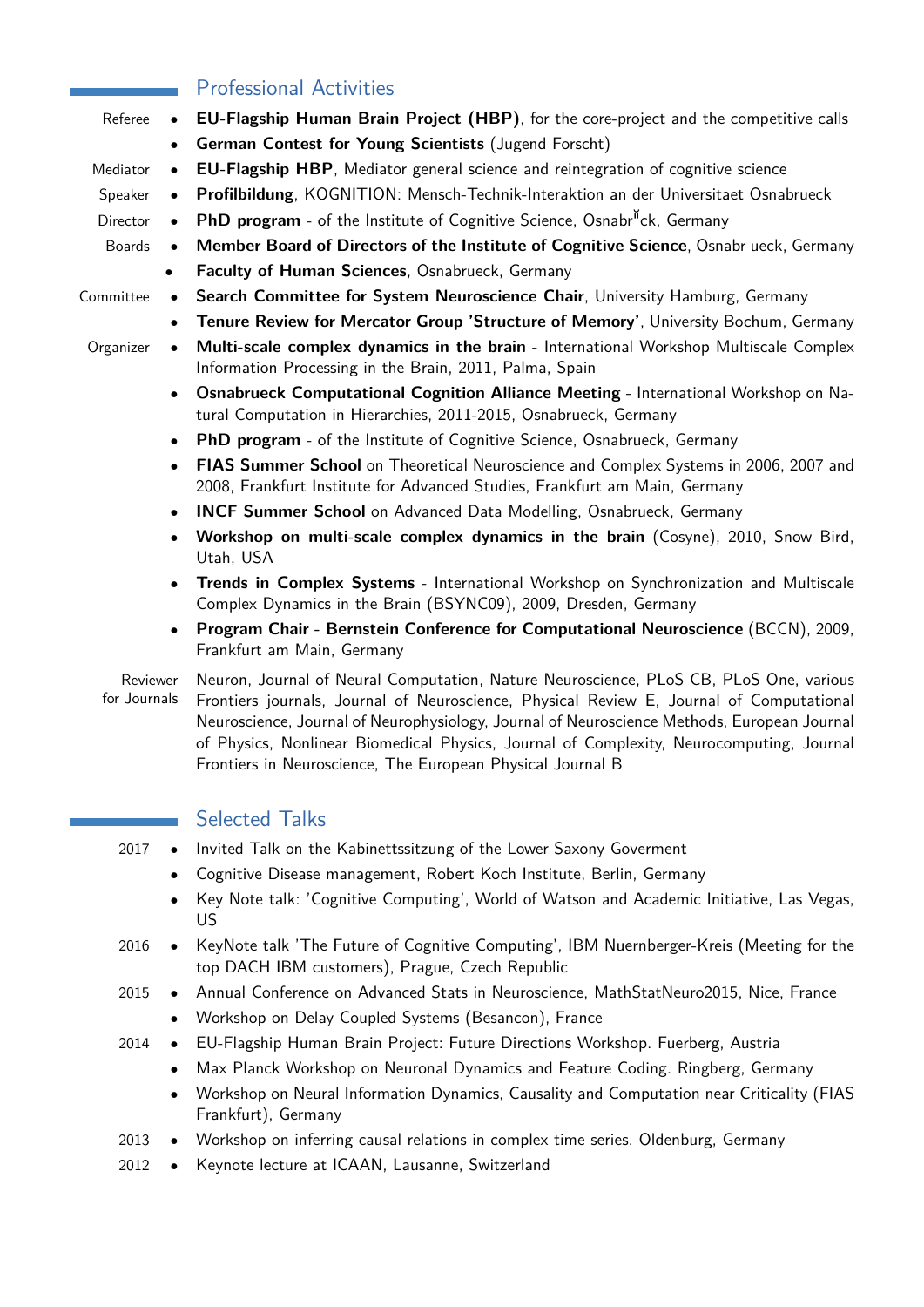- 2011 *•* Workshop on Reservoir Computing, Ruhr University Bochum, Germany
	- *•* Ecole polytechnique federale de Lausanne (EPFL), Lausanne, Switzerland
- 2010 *•* Workshop on Cognitive and Neural Models for Automated Processing of Speech and Text, Ghent, Belgium
	- *•* Redwood Center for Theoretical Neuroscience, University of California, Berkeley, USA, Group of Prof. Fritz Sommer
- 2009 *•* Trends in Complex Systems International Workshop on Synchronization and Multiscale Complex Dynamics in the Brain (BSYNC09), Dresden, Germany
	- *•* Computational and Systems Neuroscience Meeting (COSYNE), plenary talk and workshop, Salt Lake City, UT, USA
- 2008 *•* German-American Frontiers of Science Symposium (GAFOS), Potsdam, Germany
	- *•* International Conference on Cognitive and Neural Systems (ICCNS), Boston, MA, USA
		- *•* Computational Neuroscience Meeting (CNS), Portland, OR, USA
- 2007 *•* Center for Neurobiology and Behavior, Columbia University, New York, USA, Group of Prof. Larry Abbott
	- *•* University of Potsdam, Germany, Nonlinear Dynamics Group of Prof. Juergen Kurths
	- *•* International Workshop on Stochastic Dynamics in the Neurosciences, Dresden, Germany
- 2006 *•* The Dynamical Brain, International Titisee Conference, Titisee, Germany
	- *•* Institute for Cross-Disciplinary Physics and Complex Systems, Palma de Mallorca, Spain
- 2005 *•* Brazilian Conference for Biology (FeSBE), Sao Paulo, Brazil
	- *•* Summer School on Nonlinear Dynamics and Chaos at the Max Planck Institute for Complex Systems, Dresden, Germany
	- *•* Workshop on Data Analysis in Neuroscience, Trinity College, Dublin, Ireland
- 2003 *•* Computational Neuroscience Meeting (CNS), Alicante, Spain
	- *•* Society for Neuroscience Meeting (SFN), New Orleans, LA, USA
- 2002 *•* Computational Neuroscience Meeting (CNS), plenary talk, Chicago, IL, USA

#### Book chapters

- *•* Schumacher, J., Toutounji, H., Pipa, G. 'An Introduction to Delay-Coupled Reservoir Computing', Artificial Neural Networks Vol. 4 Springer Bio-/Neuroinformatics, 63-90, 2015.
- *•* Gordon Pipa. 'Theoretische Neurowissenschaften' Handbuch Kognitionswissenschaft, Stephan A, Walter S (Eds); Stuttgart Weimar: J.B. Metzler, 2013
- *•* S. Boccaletti, J. L. Cantero, M. Chavez, K. Egiazarian, I. Fischer, G. Gomez-Herrero, C. Mirasso, G. Pipa, W. Singer, A. E. P. Villa, and J. Garcia-Ojalvo. 'Global Approach to Brain Activity: from Cognition to Disease.', Success Stories of the Advances and Applications of Complex Systems Science, Springer Series 2010
- *•* E. Balaban, S. Edelman, S. Grillner, U. Grodzinski, E. D. Jarvis, J. H. Kaas, G. Laurent, and G. Pipa, 'Dynamic Coordination in the Brain - Evolution of Dynamic Coordination', Ernst Struengmann Forum, MIT press, 2010, ISBN 978–0–262–01471–7
- *•* R. Vicente, L. L. Gollo, C. R. Mirasso, I. Fischer, and G. Pipa. 'Far in space and yet in synchrony: neuronal mechanisms for zero-lag long-range synchronization. Coherent Behavior in Neuronal Networks.' Springer Series in Computational Neuroscience, Vol. 3, 2009.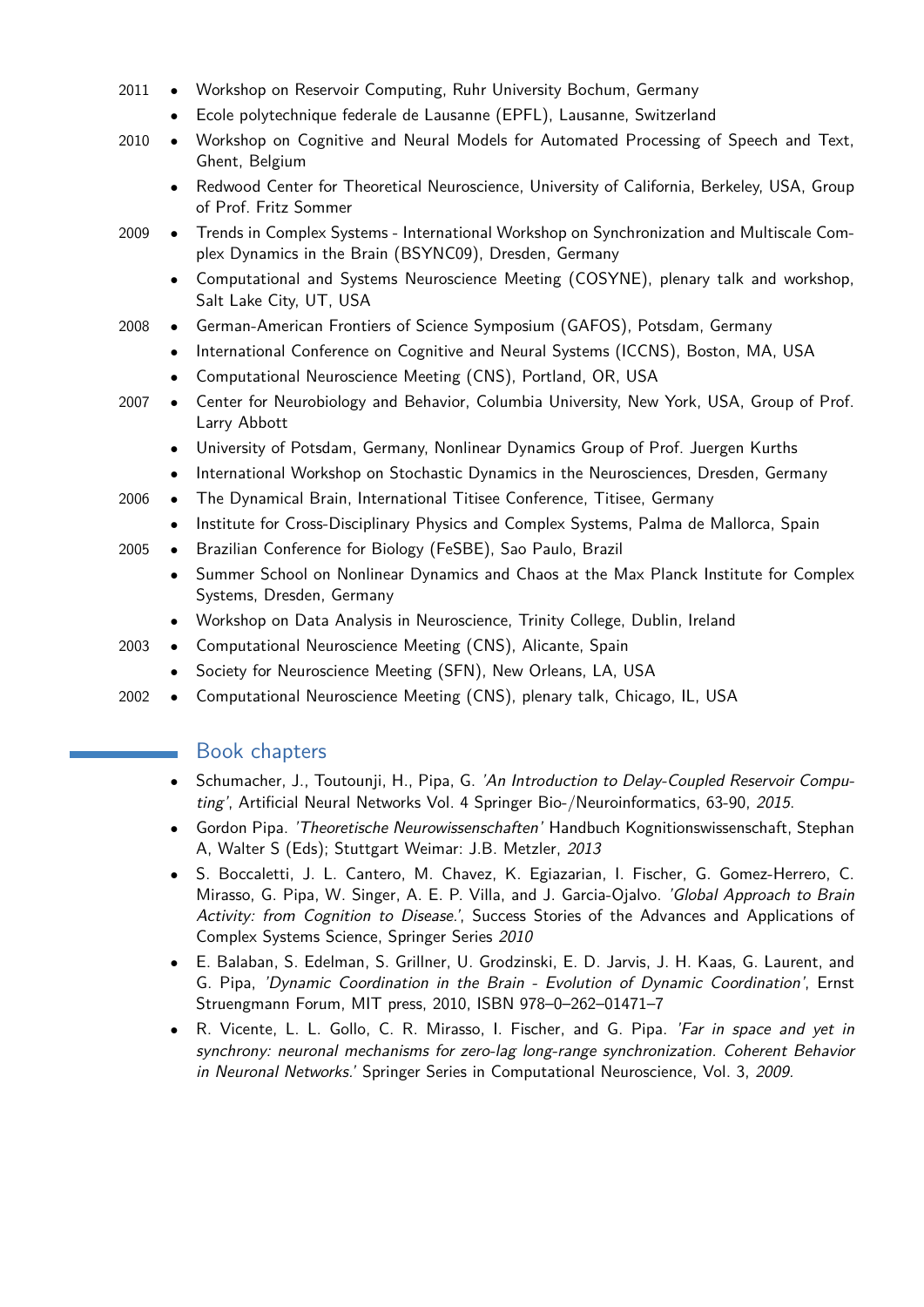#### **Publications**

- 2017 (64) C. Korndörferr, E. Ullner, J. Garcia, G. Pipa, R. 'Cortical Spike Synchrony as a Measure of Input Familiarity' Neural Computation, 2017.
	- *•* (63) Wächter, Faulhaber, Blind, Timm, Dittmer, Sütfeld, Achim, Pipa, König 'Human decisions in moral dilemmas are largely described by Utilitarianism: virtual car driving study provides guidelines for ADVs' arXiv:1706.07332
	- *•* (62) P. Nieters, J. Leugering, G. Pipa, R.'Neuromorphic computation in multi-delay coupled models' IBM Journal of Research and Development, Volume 61, 2017.
	- (61) Leon R Suetfeld, Richard Gast, Peter Koenig, Gordon Pipa *'Using virtual reality to assess ethical* decisions in road traffic scenarios: applicability of value-of-life-based models and influences of time pressure' Frontiers in behavioral neuroscience, Volume 11, 2017.
	- *•* (60) Simon Kern, Kristoffer Appel, Michael Schredl, Gordon Pipa 'No effect of alpha-GPC on lucid dream induction or dream content' Somnologie, pp 1-6, 2017.
	- *•* (59) Richard Gast, Patrick Faion, Kai Standvoss, Andrea Suckro, Brian Lewis, Gordon Pipa 'Encoding And Decoding Dynamic Sensory Signals With Recurrent Neuronal Networks' NeubioRxiv 2017.
- 2016 *•* (58) AD Kovac, M Koall, G Pipa, H Toutounji, R.'Persistent Memory in Single Node Delay-Coupled Reservoir Computing' PloS one 11 (10), e0165170, 2016.
	- *•* (57) R Leenings, C Glatz, M Boentert, A Heidbreder, G Pipa, P Young 'Automated analysis of actimetry used for the detection of disease phenotypes in sleep medicine' Journal of sleep research 25, 2016.
	- *•* (56) K Appel, J Leugering, G Pipa 'Traumschreiber': measuring and manipulating human sleep with a portable high-quality but low-cost polysomnographic system' Journal of sleep research 25, 2016.
	- *•* (55) Gordon Pipa 'Cognitive Computing in Disease management' Pan European Network PEN 21 (Science and Technology Issue), 123 2016.
	- *•* (54) M Shahi, C van Vreeswijk, G Pipa 'Serial Spike Time Correlations Affect Probability Distribution of Joint Spike Events' Frontiers in computational neuroscience 2016.
- 2015 *•* (53) J. Schumacher, T. Wunderle, P. Fries, F. Jaeckel, G. Pipa 'A statistical framework to infer delay and direction of information flow from measurements of complex systems' Neural Computation,2015
	- *•* (52) W. Aswolinskiy, G. Pipa 'RM-SORN: a reward-modulated self-organizing recurrent neural network' Frontiers in computational neuroscience, 9, 2015
	- *•* (51) Aru, J., Aru, J., Priesemann, V., Wibral, M., Lana, L., Pipa, G., Vicente, R.'Untangling crossfrequency coupling in neuroscience' Current Opinion in Neurobiology, Volume 31, pp 51-61, 2015.
	- *•* (50) H.Toutounji, J. schumacher , G. Pipa 'Homeostatic Plasticity for Single Node Delay-Coupled Reservoir Computing' Neural Computation,2015
	- *•* (49) G. Gomez-Herrero, W. Wu, K. Rutanen, M. Soriano, G. Pipa, R. Vicente 'Assessing Coupling Dynamics from an Ensemble of Time Series' Entropy,17,4,1958-1970,2015
- 2014 *•* (49) Toutounji, H., Pipa, G.'Spatiotemporal computations of an excitable and plastic brain: neuronal plasticity leads to noise-robust and noise-constructive computations' PLoS computational biology 10.3, 2014.
	- *•* (48) A. Skulmowski, A. Bunge, K. Kaspar, G. Pipa 'Forced–choice decision-making in modified trolley dilemma situations: a virtual reality and eye tracking study' Frontiers in Behavioral Neuroscience, 8, 2014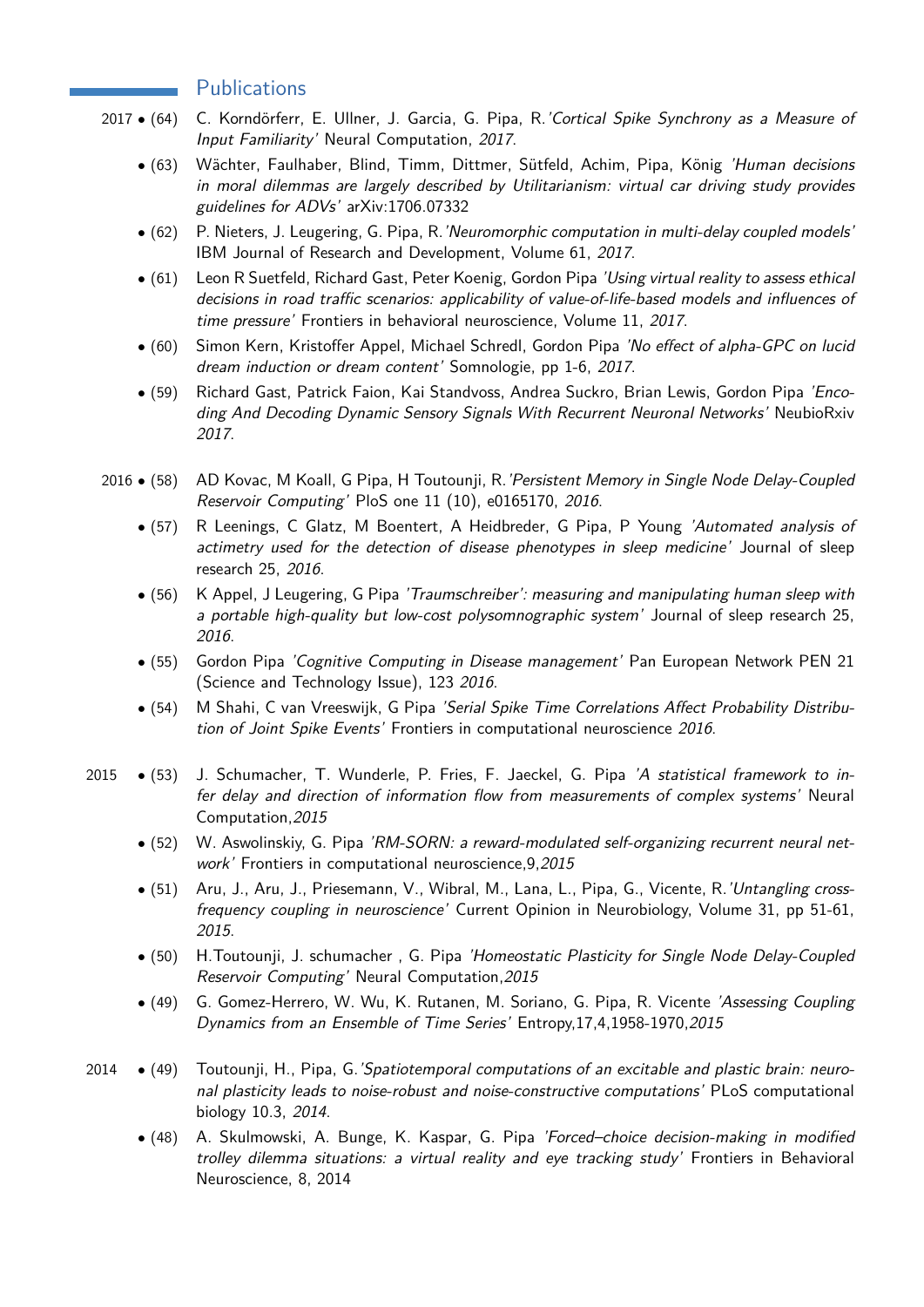- *•* (47) Castellano, M., Ploechl, M., Vicente, R., Pipa, G.'Neuronal oscillations during contour integration of dynamic visual stimuli form parietal/frontal networks' Frontiers in Integrative Neuroscience, 8, 64, 2014.
- *•* (46) Waizel, M., Franke, F., Pipa, G., Chen, N. H., Muckli, L., Munk, M. H. J.,Munk, M. J. H. 'Neuronal coding challenged by memory load in prefrontal cortex' Frontiers in Computational Neuroscience, 37, 2014.
- *•* (45) Ehinger, B. V., Fischer, P., Gert, A. L., Kaufhold, L., Weber, F., Pipa, G., Koenig, P.'Kinesthetic and Vestibular Information Modulate Alpha Activity during Spatial Navigation: A Mobile EEG Study' Frontiers in Human Neuroscience 8, 2014.
- 2013 *•* (44) Haslinger, R., Ba, D., Galuske, R. Williams, Z., Pipa, G.'Missing Mass Approximations for the Partition of Stimulus-Driven Ising Models' Front Comput Neurosci. 24;7-96., 2013.
	- *•* (43) Schumacher, J., Toutounji, H., Pipa, G.'An Analytical Approach to Single Node Delay–Coupled Reservoir Computing' Artificial Neural Networks and Machine Learning-ICANN 2013 (pp. 26- 33). Springer Berlin Heidelberg, 2013.
	- *•* (42) Pipa, G., Gruen, S., van Vreeswijk, C.'Impact of Spike Train Autostructure on Probability Distribution of Joint Spike Events' Neural Computation; 25.5, pp. 1123-1163, 2013.
	- *•* (41) Haslinger, R., Pipa, G., Lewis, L., Nikolic, D., Williams, Z., Brown, E.'Encoding Through Patterns: Regression Tree–Based Neuronal Population Models' Neural Computation; pp. 1- 41, 2013.
	- (40) Castellano, M., Pipa, G. 'Memory Trace in Spiking Neural Networks' In Artificial Neural Networks and Machine Learning–ICANN 2013 (pp. 264-271). Springer Berlin Heidelberg, 2013.
- 2012 *•* (39) Pipa, G. and Chen, Z. and Neuenschwander, S. and Lima, B. and Brown, E.N. 'Mapping of Visual Receptive Fields by Tomographic Reconstruction' Neural computation, vol. 24, num 10, 2543–2578, 2012.
	- *•* (38) Haslinger, R. and Pipa, G. and Lima, B. and Singer, W. and Brown, E.N. and Neuenschwander, S. 'Context Matters: The Illusive Simplicity of Macaque V1 Receptive Fields' Plos One, vol. 7, num 7 2012.
	- *•* (37) Schumacher, J. and Haslinger, R. and Pipa, G. 'Statistical modeling approach for detecting generalized synchronization' Physical Review E, vol. 85 2012.
	- *•* (36) H.Toutounji, J.Schumacher, G. Pipa 'Optimized Temporal Multiplexing for Reservoir Computing with a Single Delay–Coupled Node' Nolta 2012.
- 2011 (35) F. Gerhard, G. Pipa, B. Lima, S. Neuenschwander, and W. Gerstner. 'Extraction of network topology from multi-electrode recordings : Is there a small-world effect ?' Frontiers in Neuroscience, 5: 4. 2011.
	- *•* (34) Pérez, T. and Garcia, G.C. and Eguíluz, V.M. and Vicente, R. and Pipa, G. and Mirasso, C. 'Effect of the topology and delayed interactions in neuronal networks synchronization' PLoS One, 5 2011.
	- *•* (33) P. Ulhaas, G.Pipa, S. Neuenschwander,and W. Singer. 'A new look at gamma? High- (>60 Hz) *γ*-band activity in cortical networks: Function, mechanisms and impairment' Progress in Biophysics and Molecular Biology, 105:1-2 2011.
	- *•* (32) Wu, W. and Wheeler, D.W. and Pipa, G. 'Bivariate and Multivariate NeuroXidence: A Robust and Reliable Method to Detect Modulations of Spike–Spike Synchronization Across Experimental Conditions' Frontiers in Neuroinformatics, 5 . 2011.
	- *•* (31) Pipa, G., M.H.J. Munk 'Higher order spike synchrony in prefrontal cortex during visual memory' Frontiers in Computational Neuroscience, 5 . 2011.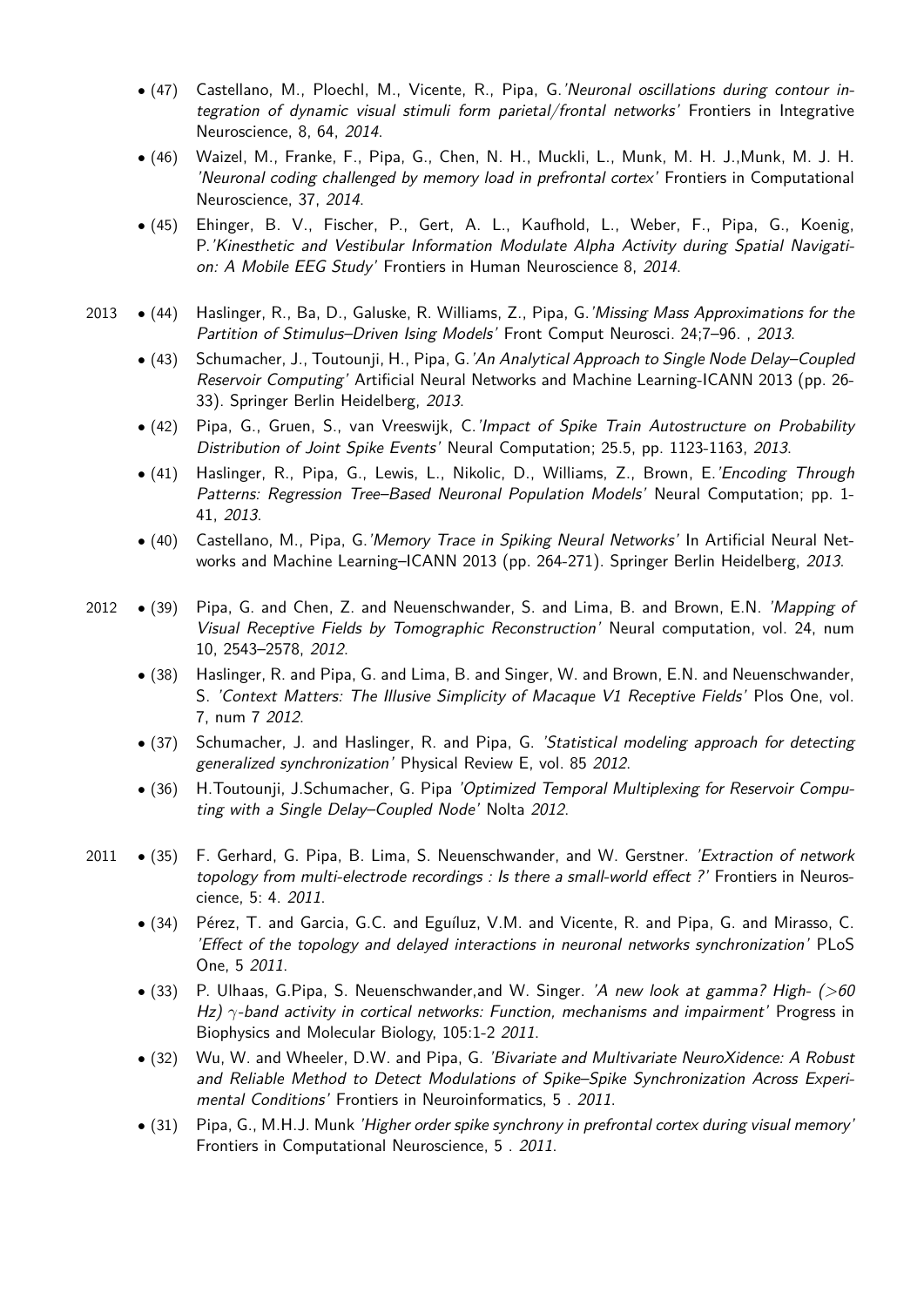- *•* (30) Lazar, A. and Pipa, G. and Triesch, J.'Emerging Bayesian priors in a self-organizing recurrent network' Artificial Neural Networks and Machine Learning–ICANN 2011, 127–134 . 2011.
- *•* (29) Scheller, B. and Castellano, M. and Vicente, R. and Pipa, G.,'Spike train auto-structure impacts post-synaptic firing and timing-based plasticity' Frontiers in Computational Neuroscience, 5 2011.
- *•* (28) F. Gerhard, R. Haslinger, and G. Pipa. 'Applying the multivariate time-rescaling theorem to neural population models.' Journal of Neural Computation 23(6), 2011
- 2010 *•* (27) R. Vicente, M. Wibral, M. Lindner, and G. Pipa 'Transfer Entropy A model-free measure of effective connectivity for the neurosciences.' Journal of Computational Neuroscience.,0929– 5313:1–23 2010.
	- *•* (26) R. Haslinger, G. Pipa, and E.N. Brown. 'Discrete Time Rescaling Theorem: Determining Goodness of Fit for Discrete Time Statistical Models of Neural Spiking.' Journal of Neural Computation, 22:2477-2506 2010.
	- *•* (25) B. Scheller, G. Pipa, H. Kertscho, P. Lauscher, J. Ehrlich, O. Habler, K. Zacharowski, and J. Meier, 'Normovolemic anemia induces QT-prolongation and T-wave depression in a pig model', Shock, 1073-2322, 2010.
	- *•* (24) Gomez-Herrero, G. and Wu, W. and Rutanen, K. and Soriano, M. C. and Pipa, G. and Vicente, R. 'Assessing coupling dynamics from an ensemble of time series', Arxiv preprint ar-Xiv:1008.0539, 2010.
	- *•* (23) Evert, S. and Pipa, G. 'Probability Estimation of Rare Events in Linguistics and Computational Neuroscience', Proceedings of KogWis 2010: 10th Biannual Meeting of the German Society for Cognitive Science 2010.
- 2009 *•* (22) P. Ulhaas, G.Pipa, B. Lima, L. Melloni, S. Neuenschwander, and W. Singer. 'Neural synchrony in cortical networks: History, concept and current status.' Review. Frontiers in Integrative Neuroscience, 3:17, 2009
	- *•* (21) G. Pipa, E. S. Staedtler, E. F. Rodriguez, J. A. Waltz, L. F. Muckli, W. Singer, Rainer Goebel, and M. H. J. Munk. 'Performance- and coding-dependent oscillations in monkey prefrontal cortex during short-term memory.' Frontiers in Integrative Neuroscience, 3, 2009
	- *•* (20) O. F. Jurjut, D. Nikolic, G. Pipa, W. Singer, D. Metzler, and R. C. Muresan. 'A color-based visualization technique for multi-electrode spike trains.' J. Neurophysiology, 2009
	- *•* (19) B.C.A. Scheller, M. Daunderer, and G. Pipa. 'General anesthesia increases temporal precision and decreases power of the brainstem auditory evoked response.' Journal of Anesthesiology, 111(2):340–355, 2009
	- *•* (18) A. Lazar, G. Pipa and J. Triesch. SORN: a self-organizing recurrent neural network Frontiers Computational Neuroscience 3:23. 2009
	- *•* (17) V. Moca, B.C.A. Scheller, M. Daunderer, and G. Pipa. 'EEG under anesthesia feature extraction with tespar.' Jorunal Computer Methods and Programs in Biomedicine, 95(3):191–202, 2009
- 2008 *•* (16) R. Vicente, L.L. Gollo, C.R. Mirasso, I. Fischer, and G. Pipa. 'Dynamical relaying can yield zero time lag neuronal synchrony despite long conduction delays.' Proceedings of the National Academy of Sciences of the United States of America (PNAS), 105(44):17157–17162, 2008.
	- *•* (15) W. Wu, D.W. Wheeler, E.S. Staedtler, M.H.J. Munk, and G. Pipa. 'Behavioral performance modulates spike field coherence in monkey prefrontal cortex.' Neuroreport, 19(2):235–238, 2008.